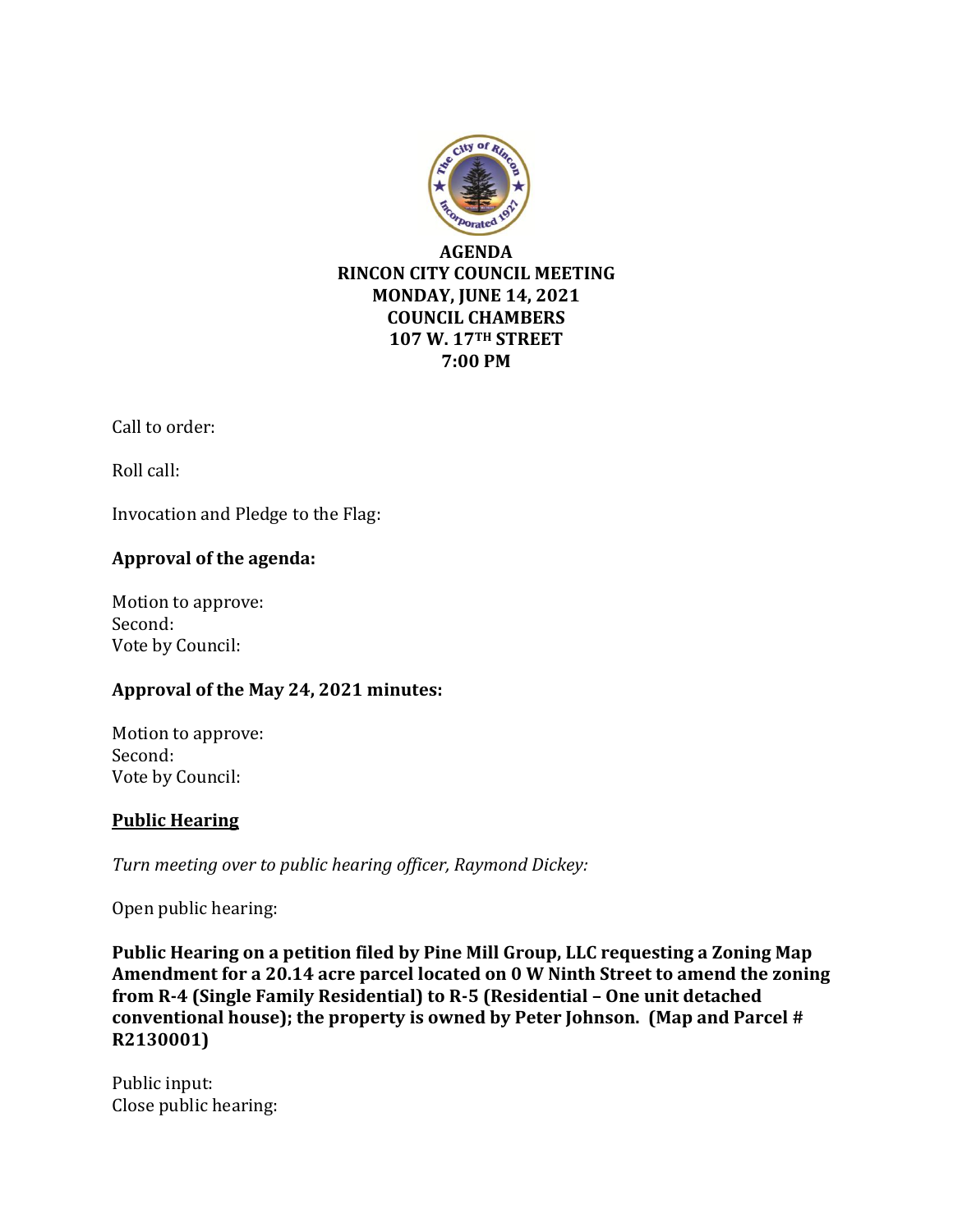*Turn the meeting back over to Mayor Lee.*

**First Reading on a petition filed by Pine Mill Group, LLC requesting a Zoning Map Amendment for a 20.14 acre parcel located on 0 W Ninth Street to amend the zoning from R-4 (Single Family Residential) to R-5 (Residential – One unit detached conventional house); the property is owned by Peter Johnson. (Map and Parcel # R2130001)**

Motion to approve: Second: Vote by Council:

#### **New Business:**

# **1. Kia Reese request approval to appear before Council to discuss the use of Freedom Park.**

Motion to approve: Second: Vote by Council:

### **2. Joey Dolan request approval to appear before Council to discuss the placement of a fence in a drainage easement.**

Motion to approve: Second: Vote by Council:

### **3. Request approval to pay Roberts Truck Center, Inc. for truck repairs in the amount of \$5,224.26. LI #507.4325.531125**

Motion to approve: Second: Vote by Council:

### **4. Request approval to pay JCB of Georgia for repairs to a mini excavator in the amount of \$5,695.17. LI #507.4325.531125**

Motion to approve: Second: Vote by Council: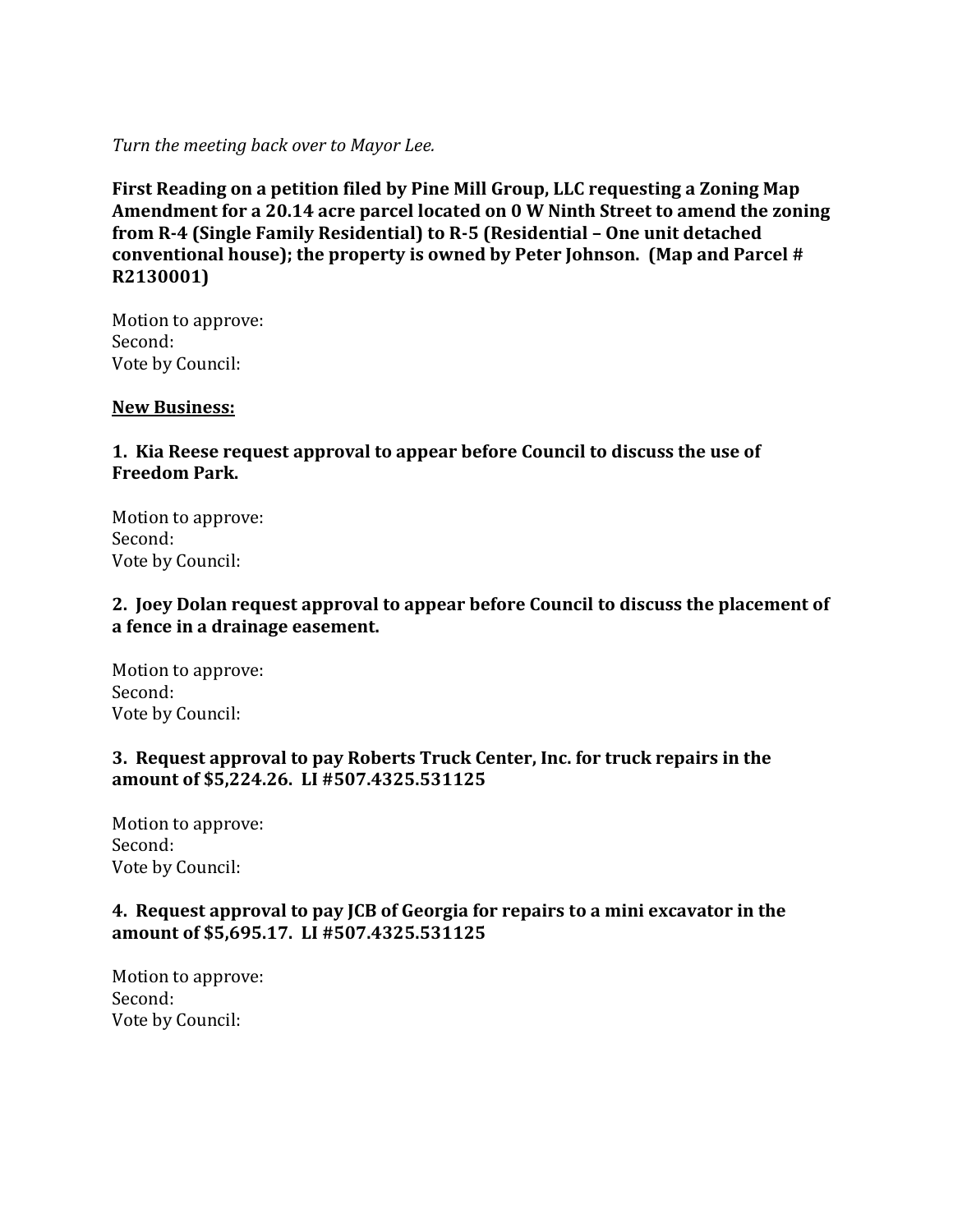### **5. Request approval to pay Savannah River Utilities \$5,970.00 to stripe Williowpeg Way. LI #320-4100-541225**

Motion to approve: Second: Vote by Council:

**6. Request to renew the Agreement between Effingham County Board of Commissioners of and the City of Rincon for the use of County Inmates on City and County Property for FY 2021 (July 1, 2021 through June 30, 2022)**

Motion to approve: Second: Vote by Council:

**7. Approval of the reappointment of Mr. Herb Jones to serve as the non-public representative of Effingham County and the cities of Guyton, Rincon and Springfield for the Coastal Regional Commission Council.**

Motion to approve: Second: Vote by Council:

### **8. Administrative Reports:**

(b) City Engineer (h) Wastewater (c) Chief of Police (i) Finance (d) Fire Department (j) Lost Plantation (e) Building/Zoning Dept. (k) Mayor and Council (f) Recreation Dept.

(a) City Manager (g) Water/Sewer/Public Works

### **9. Executive session to discuss personnel, pending litigation, attorney client privilege, and real estate.**

Motion: Second: Vote by Council:

Motion to return to meeting: Second: Vote by Council: